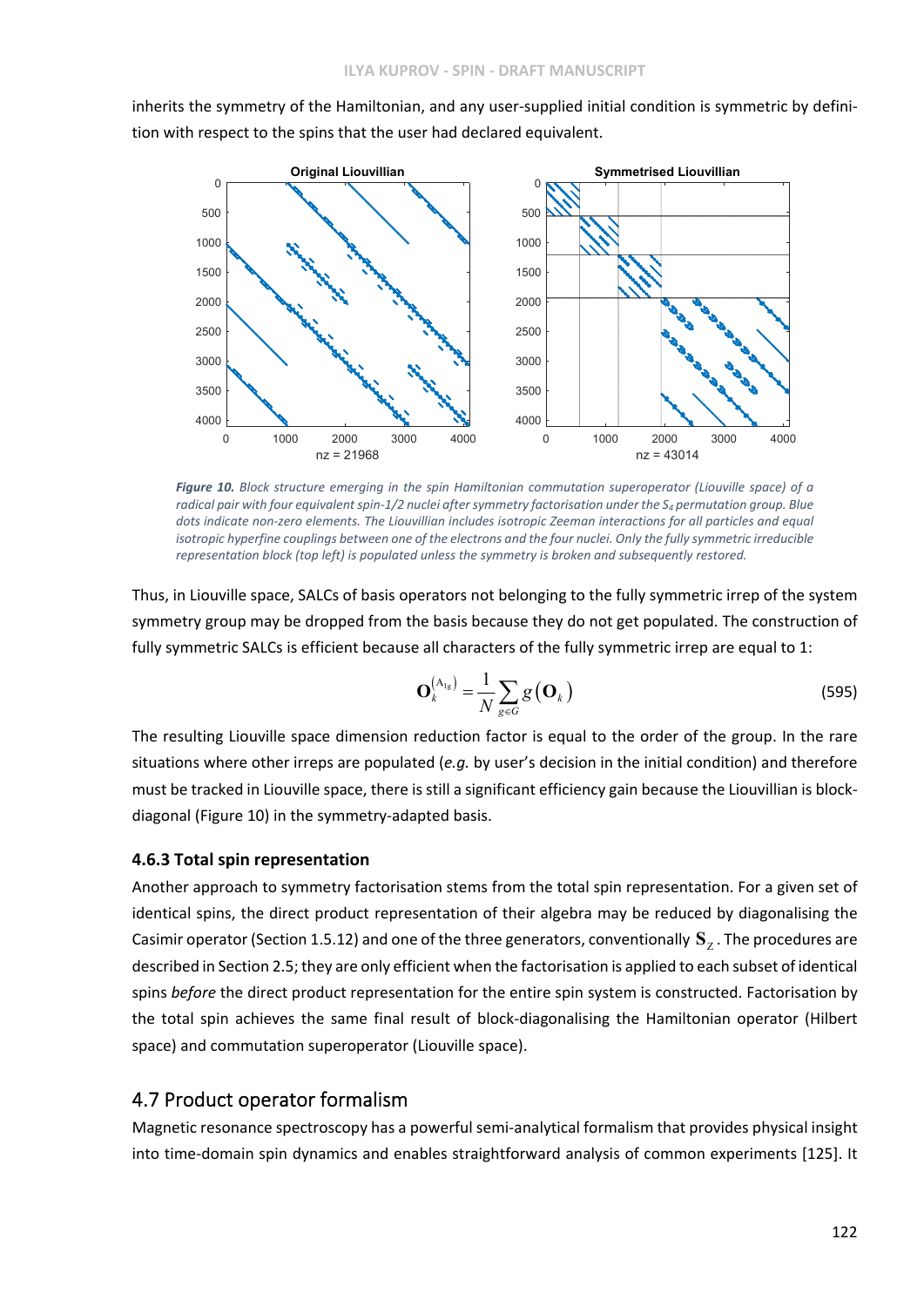uses the fact that density matrix can be eliminated from the equation of motion, and the time dynamics problem reformulated entirely in terms of observables. For a specific observable  $O(t)$ :

$$
\frac{\partial}{\partial t} \langle \mathbf{O} \rangle = \text{Tr} \left( \mathbf{O} \left( \frac{\partial}{\partial t} \mathbf{\rho} \right) \right) = -i \text{Tr} \left( \mathbf{O} \left[ \mathbf{H}, \mathbf{\rho} \right] \right) =
$$
\n
$$
= i \text{Tr} \left( \left[ \mathbf{H}, \mathbf{O} \right] \mathbf{\rho} \right) = i \langle \left[ \mathbf{H}, \mathbf{O} \right] \rangle \tag{596}
$$

where **O** is the operator of the observable. Because the interactions in the Hamiltonian have at most two-spin operators, the commutators on the right hand side are straightforward. When some relevant subset of observable operators is chosen, the result is a system of equations not unlike those seen in chemical kinetics – the subject with which chemists have much experience and intuition.

In particular, when the operator basis set is chosen to be direct products of single‐spin operators and the interactions present in the Hamiltonian are considered one at a time, the dynamics prescribed by Eq (596) may be represented by simple rotation diagrams. On the educational side, these diagrams are the foun‐ dation of magnetic resonance spectroscopy and imaging.

#### **4.7.1 Evolution under Zeeman interactions**

Consider the evolution of a single isotropically shielded spin L in a strong and uniform magnetic field di‐ rected along the Z axis. The Hamiltonian is just the Zeeman interaction  $\omega L_z$ , and a convenient basis set are Cartesian spin operators  $\{L_x, L_y, L_z\}$ . The relevant commutators are just the structure relations of the  $\mathfrak{su}(2)$  algebra (Section 1.6.3); placing those into Eq (596) yields:

$$
\begin{cases}\n\frac{\partial}{\partial t} \langle \mathbf{L}_{x} \rangle = -\omega \langle \mathbf{L}_{y} \rangle \\
\frac{\partial}{\partial t} \langle \mathbf{L}_{y} \rangle = +\omega \langle \mathbf{L}_{x} \rangle \\
\frac{\partial}{\partial t} \langle \mathbf{L}_{z} \rangle = 0\n\end{cases}
$$
\n(597)

where  $\langle L_{\{X,Y,Z\}} \rangle = L_{\{X,Y,Z\}}$  will be used for observables from now on. Eq (597) is a special case of Bloch equations [94] describing circular precession of the  $[L_x \quad L_y \quad L_z]$  vector around the magnetic field vector. This may be seen from the solution produced by  $L_{\rm X} = 1/2$ ,  $L_{\rm Y} = L_{\rm Z} = 0$  initial condition:

$$
L_{\rm X}(t) = \frac{1}{2}\cos(\omega t), \qquad L_{\rm Y}(t) = \frac{1}{2}\sin(\omega t), \qquad L_{\rm Z}(t) = 0 \tag{598}
$$

After a similar treatment for the magnetic field directed along X and Y axes of the laboratory frame (cor‐ responding to  $H = \omega L_x$  and  $H = \omega L_y$  respectively), the following diagrams summarise the dynamics:



Figure 11. Exponential action diagrams by  $SU(2)$  generators indicated in the circles on the su(2) Lie algebra. *Physically, the generators of SU(2) correspond to observable magnetisation operators, and this picture may therefore be interpreted as a magnetic moment precessing around the external magnetic field.*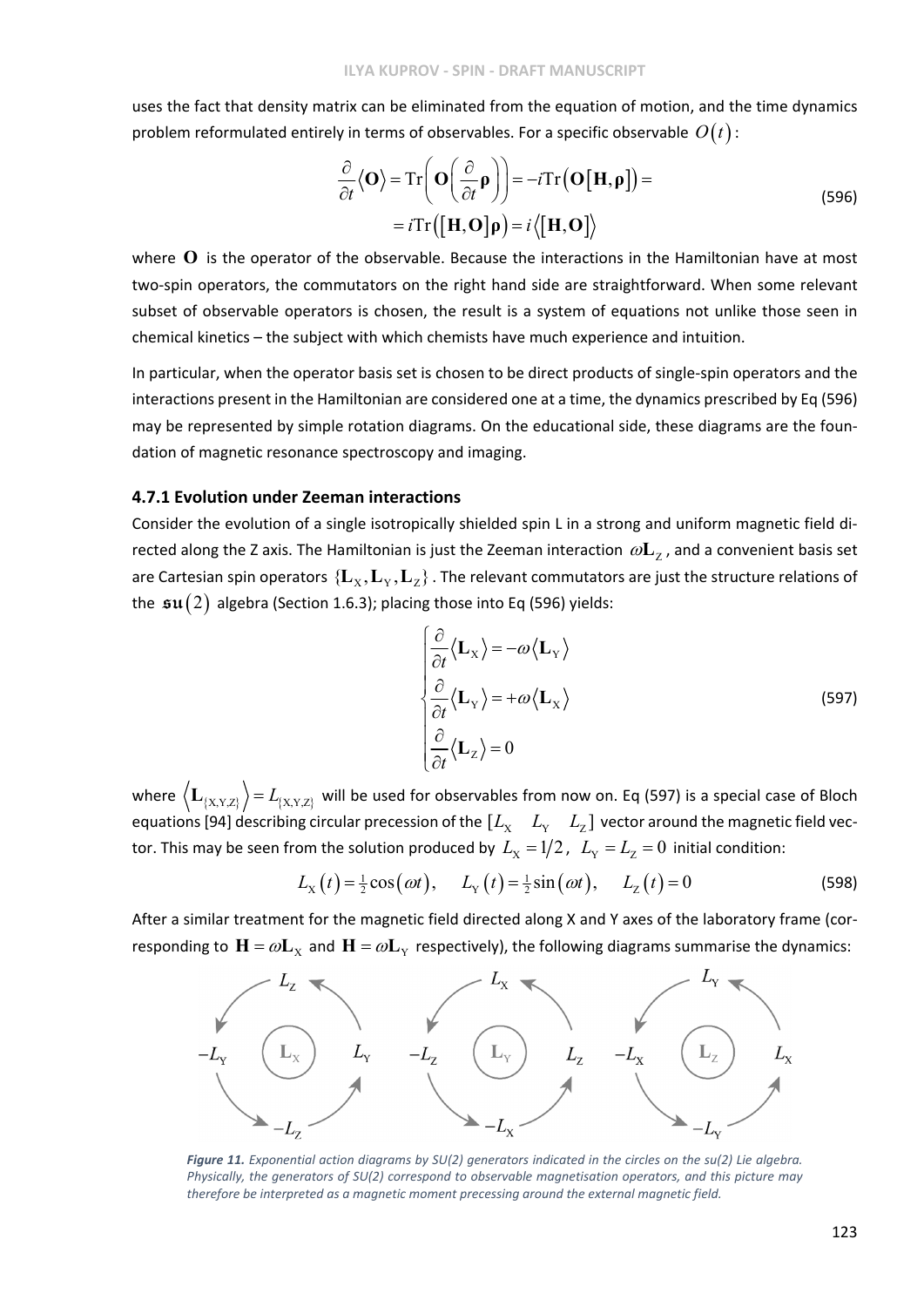From the Lie algebraic point of view, these are SU(2) group action diagrams by the generators indicated in the central circles on the su(2) algebra. From the physical point of view, these diagrams are interpreted using spin state classification discussed in Section 4.2.3 – as rotations in the subspaces spanned by the two observables on the outside of the circle, generated by the operator that appears on the inside. Mathematically, the diagrams in Figure 10 describe the following propagator group orbits:

$$
e^{-i\omega \mathbf{L}_{Z}t} \mathbf{L}_{X} e^{+i\omega \mathbf{L}_{Z}t} = \mathbf{L}_{X} \cos(\omega t) + \mathbf{L}_{Y} \sin(\omega t)
$$
  
\n
$$
e^{-i\omega \mathbf{L}_{Z}t} \mathbf{L}_{Y} e^{+i\omega \mathbf{L}_{Z}t} = \mathbf{L}_{Y} \cos(\omega t) - \mathbf{L}_{X} \sin(\omega t)
$$
  
\n
$$
e^{-i\omega \mathbf{L}_{Z}t} \mathbf{L}_{Z} e^{+i\omega \mathbf{L}_{Z}t} = \mathbf{L}_{Z}
$$
\n(599)

but they may also be viewed (using the correspondence between operators and states discussed in Sec‐ tion 4.2.3) as rotations of the Cartesian components of the magnetic moment vector. This latter picture dominates chemistry literature, where only the observables are considered:

$$
L_{\rm X} \xrightarrow{\partial L_{\rm Z}} L_{\rm X} \cos(\omega t) + L_{\rm Y} \sin(\omega t)
$$
  
\n
$$
L_{\rm Y} \xrightarrow{\partial L_{\rm Z}} L_{\rm Y} \cos(\omega t) - L_{\rm X} \sin(\omega t)
$$
  
\n
$$
L_{\rm Z} \xrightarrow{\partial L_{\rm Z}} L_{\rm Z}
$$
\n(600)

The same rules apply to product states that involve other spins – because the Hamiltonian  $\mathbf{H} = \omega \mathbf{L}_{(X,Y,Z)}$ commutes with operators acting on other spins, the same rotation diagrams apply to:

$$
\cdots \otimes \mathbf{A} \otimes \mathbf{L}_{\mathbf{XYZ}} \otimes \mathbf{B} \otimes \cdots \tag{601}
$$

where the operators  $\bf{A}$ ,  $\bf{B}$ , *etc.* on other spins are arbitrary. Because operators acting on different spins commute, the general case of the Zeeman interaction Hamiltonian being a linear combination of all singlespin operators in the system (Sections 3.1.6 and 3.2.12):

$$
\mathbf{H} = \sum_{k} \vec{\mathbf{L}}^{(k)} \cdot \mathbf{Z}_{k} \cdot \vec{B}
$$
 (602)

reduces to the case considered above. Any exponential action by  $\bf{H}$  splits into product of actions by single‐spin operators (Section 4.3.2); those actions may be considered one at a time.

## **4.7.2 Evolution under spin‐spin couplings**

In the general case of an arbitrary interaction tensor, the product operator formalism offers no cognitive or logistical advantages over Liouville ‐ von Neumann equation; brute‐force numerics is the best way for‐ ward. However, in the common case of "weak" spin-spin coupling (Section 4.3.7.4), simple evolution diagrams do exist [125]. The weak interaction Hamiltonian is:

$$
\mathbf{H} = \omega_{\rm C} \mathbf{L}_{Z} \mathbf{S}_{Z} \tag{603}
$$

where  $\omega_c = 2\pi J$  in the case of heteronuclear *J*-coupling. In the case of heteronuclear dipolar coupling,  $\omega_{\rm C} = -\big(\mu_0/4\pi\big)\big(\gamma_{\rm L}\gamma_{\rm S}\hbar\big/r_{\rm LS}^{\rm s}\big)\bigg[3\big(z_{\rm L}-z_{\rm S}\big)^2-r_{\rm LS}^2\bigg]$  , and so on for other interactions (Section 3.2).

The longitudinal magnetisation of both spins commutes with the Hamiltonian in Equation (603) and there‐ fore remans invariant. The commutation relations for the transverse magnetisation are:

$$
\begin{bmatrix} \mathbf{L}_{z}\mathbf{S}_{z},\mathbf{L}_{x} \end{bmatrix} = \begin{bmatrix} \mathbf{L}_{z},\mathbf{L}_{x} \end{bmatrix} \mathbf{S}_{z} = +i\mathbf{L}_{y}\mathbf{S}_{z}, \qquad \begin{bmatrix} \mathbf{L}_{z}\mathbf{S}_{z},\mathbf{L}_{y}\mathbf{S}_{z} \end{bmatrix} = \begin{bmatrix} \mathbf{L}_{z},\mathbf{L}_{y} \end{bmatrix} \mathbf{S}_{z}^{2} = -(i/4)\mathbf{L}_{x} \qquad (604)
$$
\n
$$
\begin{bmatrix} \mathbf{L}_{z}\mathbf{S}_{z},\mathbf{L}_{y} \end{bmatrix} = \begin{bmatrix} \mathbf{L}_{z},\mathbf{L}_{y} \end{bmatrix} \mathbf{S}_{z} = -i\mathbf{L}_{x}\mathbf{S}_{z}, \qquad \begin{bmatrix} \mathbf{L}_{z}\mathbf{S}_{z},\mathbf{L}_{x}\mathbf{S}_{z} \end{bmatrix} = \begin{bmatrix} \mathbf{L}_{z},\mathbf{L}_{x} \end{bmatrix} \mathbf{S}_{z}^{2} = +(i/4)\mathbf{L}_{y} \qquad (604)
$$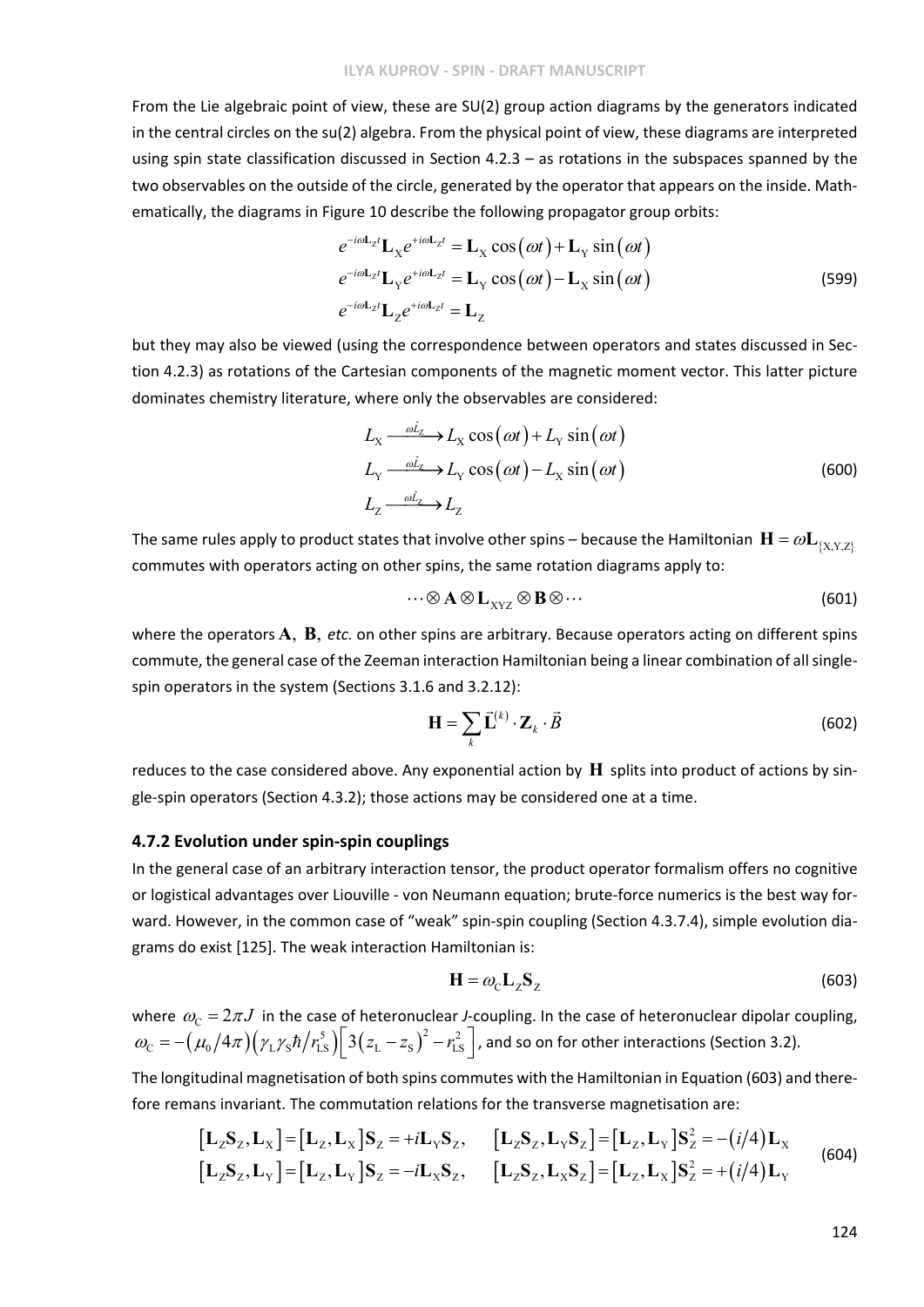where the factor of 4 in the denominators comes from  $\hat{S}_Z^2 = 1/4\,$  for spin 1/2. For higher spin quantum numbers, the commutator would be different because  $\hat{S}_{\mathrm{Z}}^{2}$  would not be a multiple of the unit matrix; those cases are onerous, and numerical treatments are the best way forward.

With the commutators in place, Eq (596) yields the following equations of motion for the observables when both spins are 1/2:

$$
\begin{cases}\n\frac{\partial}{\partial t}L_{\mathbf{x}} = -\omega_{\mathbf{C}}L_{\mathbf{Y}}S_{\mathbf{Z}} & \left\{\frac{\partial}{\partial t}L_{\mathbf{Y}} = +\omega_{\mathbf{C}}L_{\mathbf{X}}S_{\mathbf{Z}}\right\} \\
\frac{\partial}{\partial t}L_{\mathbf{Y}}S_{\mathbf{Z}} = +\frac{\omega_{\mathbf{C}}}{4}L_{\mathbf{X}} & \left\{\frac{\partial}{\partial t}L_{\mathbf{X}}S_{\mathbf{Z}} = -\frac{\omega_{\mathbf{C}}}{4}L_{\mathbf{Y}}\right\}\n\end{cases}
$$
\n(605)

where angular brackets are now dropped, and the composite symbols like  $L_v S_z$  are to be viewed as single variables, not products. The dynamics is again rotational, but the trajectories appear to be elliptical. For example, when the initial condition is  $L_X$  (left) or  $L_Y$  (right):

$$
\begin{cases}\nL_{\rm x}(t) = \cos(\omega_{\rm c}t/2) & \int L_{\rm y}(t) = \cos(\omega_{\rm c}t/2) \\
L_{\rm y}S_{\rm z}(t) = \frac{1}{2}\sin(\omega_{\rm c}t/2) & \int L_{\rm x}S_{\rm z}(t) = -\frac{1}{2}\sin(\omega_{\rm c}t/2)\n\end{cases}
$$
\n(606)

Moving the factor of 2 into the definition of the two‐spin order turns ellipses into circles:

$$
\begin{cases}\nL_{\rm x}(t) = \cos(\omega_{\rm c}t/2) & \int L_{\rm y}(t) = \cos(\omega_{\rm c}t/2) \\
2L_{\rm y}S_{\rm z}(t) = \sin(\omega_{\rm c}t/2) & \int 2L_{\rm x}S_{\rm z}(t) = -\sin(\omega_{\rm c}t/2)\n\end{cases}
$$
\n(607)

This normalisation transformation works fine in this system of two spin‐1/2 particles, but becomes prob‐ lematic in more general cases because the multipliers misbehave (Section 1.6.3.3) – a silly accounting trick of adding a non‐interacting ghost spin at the other end of the Universe makes them change. Note also that the frequency is half of what occurs in the Hamiltonian in Eq (603). This may be fixed using the same normalisation trick – for example, for the weak *J*-coupling (Section 3.2.7) in NMR spectroscopy:

$$
\mathbf{H} = \pi J \left( 2\mathbf{L}_2 \mathbf{S}_2 \right) \tag{608}
$$

and thus the rotation frequency is  $\pi J$ . The corresponding rotation diagrams are:



*Figure 12. Exponential action diagrams by SU(4) generator indicated in the circles on the su(4) Lie algebra. Physically, the indicated generator of SU(4) corresponds to the weak spin‐spin coupling (Section 4.3.7.4), and this picture may therefore be interpreted as rotational dynamics between a transverse magnetisation direction of spin L and its perpendicular direction where the sign of the magnetisation depends on the longitudi‐ nal projection state of the partner spin S.*

Product operator formalism is well developed; instructions on dealing with more complicated systems and interactions may be found in [125]. There are *Mathematica* extensions that automate it [126].

The nature of direct product basis sets, and the following property of Kronecker products: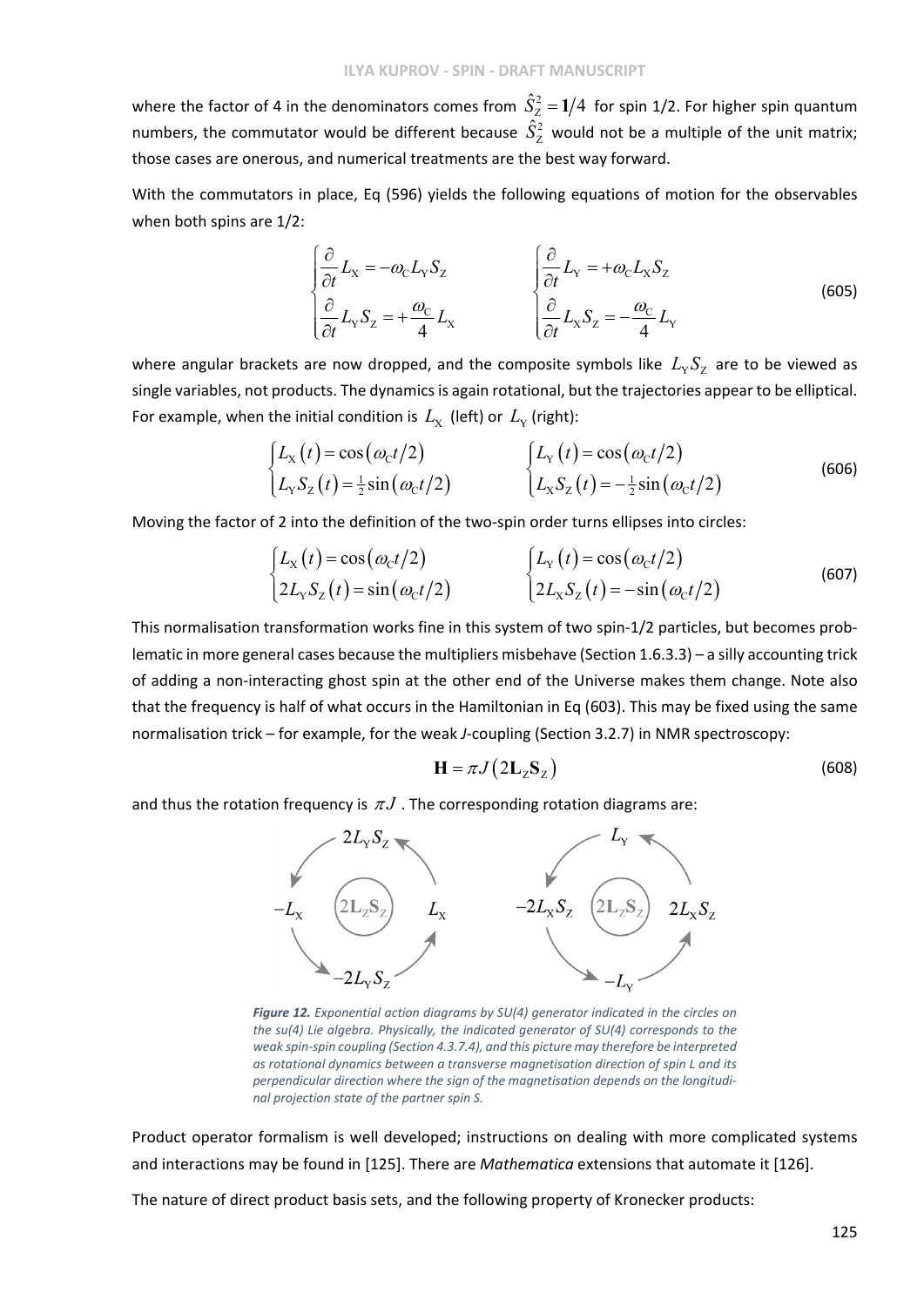$$
(\mathbf{A}\otimes\mathbf{B}\otimes\cdots)(\mathbf{C}\otimes\mathbf{D}\otimes\cdots)=(\mathbf{A}\mathbf{C})\otimes(\mathbf{B}\mathbf{D})\otimes\cdots
$$
 (609)

means that the evolution diagrams in Figures 11 and 12 apply to systems with an arbitrary number of spectator spins. Another extension appears when we notice that the exponential propagation relations in Eq (599) are the consequence of the commutation relations between the generators of  $\mathfrak{su}(2)$  – any other system of operators that follows the same commutation rules as  $\{S_x, S_y, S_z\}$  would follow the same diagram as Figure 11. One example is Figure 12, and many more may be found in specialist literature.

#### **4.7.3 Example: ideal pulse**

Product operator formalism has pedagogic value – rigorous descriptions of magnetic resonance experi‐ ments may be smuggled into chemistry and biology departments because the use of quantum mechanics is not overt. It also helps make intuitive sense of complicated spin processes because dynamics on Lie algebras is mapped into what looks like rotational motion. A good example is evolution under strong radiofrequency or microwave pulses, where adjoint exponential action:

$$
e^{-i\omega \mathbf{L}_{\mathbf{Y}}t} \mathbf{L}_{\mathbf{Z}} e^{+i\omega \mathbf{L}_{\mathbf{Y}}t} = \mathbf{L}_{\mathbf{Z}} \cos(\omega t) + \mathbf{L}_{\mathbf{X}} \sin(\omega t)
$$
(610)

requiring detailed knowledge of Chapter 1 material is represented by a three‐dimensional rotation:

$$
L_{Z} \longrightarrow L_{Z} \cos(\omega t) + L_{X} \sin(\omega t) \longrightarrow L_{X} \tag{611}
$$

that is accessible to a liberal arts major. Here, the product of pulse frequency  $\omega = -\gamma B_1$  and duration *t* is the flip angle. In magnetic resonance pulse sequence diagrams, it is common to specify  $\omega t$  product in radians, and to leave the choice of  $B_1$  and  $t$  to the user because equipment settings differ.

#### **4.7.4 Example: spin echo**

Product operator formalism provides a simple but rigorous description of the *spin echo* [127] – an im‐ portant element of magnetic resonance experiments on heterogeneous samples, such as powders in solid state NMR and tissues in MRI, where the Larmor frequency  $\omega_k$  may be different for each spin  $k$  in the ensemble. The pulse sequence contains two pulses and two delays:



*Figure 13. One of the many possible spin echo experiments.*

where pulses are specified by their generator (X and Y subscripts correspond to  $L_X$  and  $L_Y$  evolution generators) and the effective flip angle  $\varphi = -\gamma B_1 t$ , where t is the duration of the pulse. If the initial condition is Z magnetisation, then Figure 10 indicates that, at the end of the first pulse:

$$
L_Z^{(k)} \quad \xrightarrow{(\pi/2)_Y} \quad L_Z^{(k)} \cos\left(\frac{\pi}{2}\right) + L_X^{(k)} \sin\left(\frac{\pi}{2}\right) = L_X^{(k)} \tag{612}
$$

where  $(\pi/2)_{Y}$  is a shorthand for the evolution under  $\omega L_{Y}$  for a time *t* such that  $\omega t = \pi/2$ . The system is now in the state  $\sum_k \mathbf{L}_{\mathrm{X}}^{(k)}$  $\sum_k \mathbf{L}_{\mathrm{X}}^{(k)}$  – all spins have the same phase. However, because their precession frequencies are different, they would go out of phase during the evolution period  $\tau$ :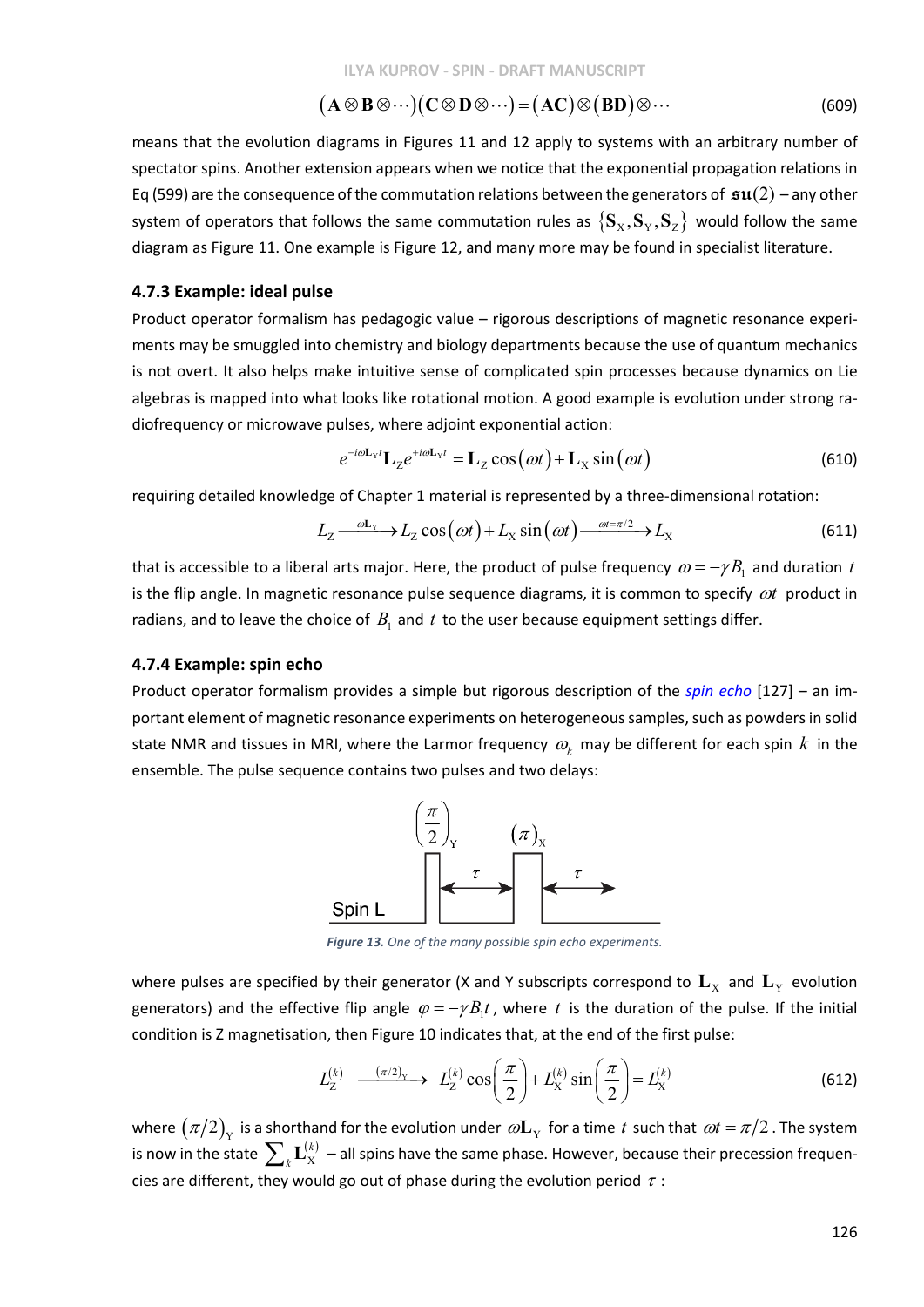**ILYA KUPROV ‐ SPIN ‐ DRAFT MANUSCRIPT**

$$
L_{\rm X}^{(k)} \xrightarrow{\qquad \omega_k \mathbf{L}_{\rm Z}^{(k)}} L_{\rm X}^{(k)} \cos(\omega_k \tau) + L_{\rm Y}^{(k)} \sin(\omega_k \tau) \tag{613}
$$

This can be undesirable, for example in MRI, because the total transverse magnetisation is reduced when there is a distribution in the transverse precession phases. However, this dephasing is reversed after the  $\pi_{\text{\tiny X}}$  pulse is applied, which flips the signs of  $\mathit{L}_{\text{Y}}^{(k)}$  :

$$
L_{\rm X}^{(k)}\cos\left(\omega_k\tau\right)+L_{\rm Y}^{(k)}\sin\left(\omega_k\tau\right)\ \stackrel{\pi_{\rm X}}{\longrightarrow}\ L_{\rm X}^{(k)}\cos\left(\omega_k\tau\right)-L_{\rm Y}^{(k)}\sin\left(\omega_k\tau\right) \tag{614}
$$

Then, at the end of the second evolution period  $\tau$ :

$$
\begin{aligned}\n&\left[L_{\mathbf{x}}^{(k)}\cos\left(\omega_{k}\tau\right)+L_{\mathbf{Y}}^{(k)}\sin\left(\omega_{k}\tau\right)\right]\cos\left(\omega_{k}\tau\right)-\\
&L_{\mathbf{x}}^{(k)}\cos\left(\omega_{k}\tau\right)-L_{\mathbf{Y}}^{(k)}\sin\left(\omega_{k}\tau\right)\n\end{aligned}\n\longrightarrow\n\begin{aligned}\n&\left[L_{\mathbf{x}}^{(k)}\cos\left(\omega_{k}\tau\right)+L_{\mathbf{Y}}^{(k)}\sin\left(\omega_{k}\tau\right)\right]\cos\left(\omega_{k}\tau\right)-\\
&-L_{\mathbf{X}}^{(k)}\left[\cos^{2}\left(\omega_{k}\tau\right)+\sin^{2}\left(\omega_{k}\tau\right)\right]=L_{\mathbf{X}}^{(k)}\n\end{aligned}\n\tag{615}
$$

where the magnetisation is again frequency-independent – all spins have the same phase. The  $\pi$  pulse of the spin echo experiment is called *refocussing pulse* because its effect is to bring the ensemble mag‐ netisation back into a coherent state.

## **4.7.5 Example: magnetisation transfer**

A popular building block of magnetic resonance experiments is magnetisation transfer through weak sca‐ lar coupling [128]. Consider a liquid state sample containing <sup>1</sup>H-<sup>15</sup>N spin pairs in a high-field magnet, and an experiment in which two independent RF transmitters are tuned exactly to <sup>1</sup>H and <sup>15</sup>N Zeeman frequencies. These transmitters are assumed to be powerful enough that millisecond‐scale *J*‐coupling evo‐ lution may be ignored during microsecond-scale RF pulses. In the rotating frame, the Hamiltonian is:

$$
\mathbf{H} = \begin{cases} \omega_{\text{LL}} \left( \mathbf{L}_{\text{X}} \cos \varphi_{\text{L}} + \mathbf{L}_{\text{Y}} \sin \varphi_{\text{L}} \right) + \omega_{\text{IS}} \left( \mathbf{S}_{\text{X}} \cos \varphi_{\text{S}} + \mathbf{S}_{\text{Y}} \sin \varphi_{\text{S}} \right) & \text{during hard pulses} \\ \omega_{\text{C}} \mathbf{L}_{\text{Z}} \mathbf{S}_{\text{Z}}, \qquad \omega_{\text{C}} = 2\pi J & \text{during free evolution} \end{cases}
$$
(616)

where  $\omega_{\rm L,1S}$  are nutation frequencies under the pulses applied to the indicated spins,  $\varphi_{\rm LS}$  are phases of those pulses in the rotating frame, and  $\omega_c$  is the angular frequency of the scalar coupling. Full quantum mechanical treatment of the following pulse sequence



*Figure 14. A magnetisation transfer pulse sequence that converts longitudinal magnetisation of spin L into longitudinal magnetisation on spin S in a system where both spins are exactly on resonance with their corresponding control channel transmitters and the spin‐spin coupling is "weak" in the sense of only having the ZZ term (Section 4.3.8.4).*